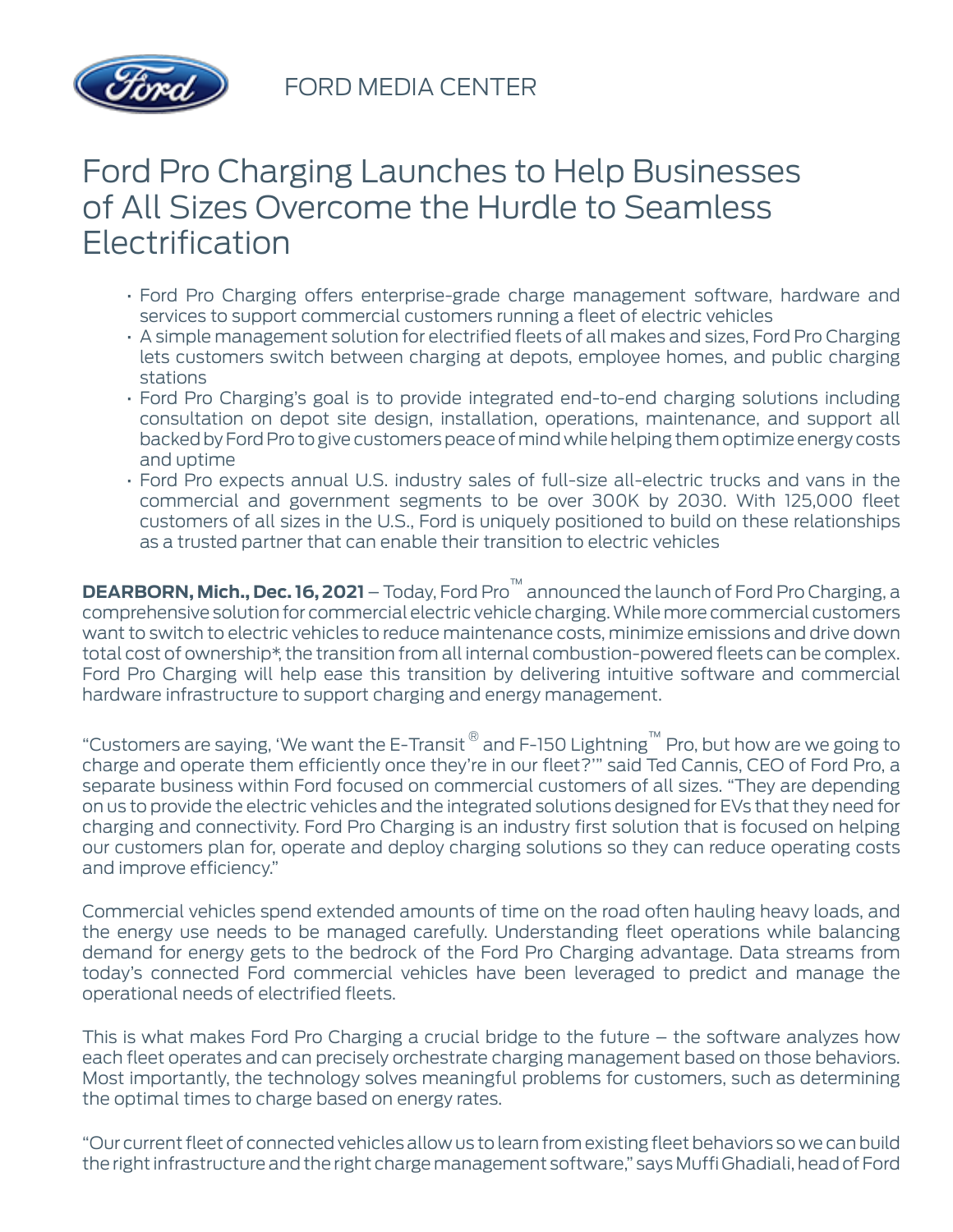Pro Charging. "Let's say the customer fleet returns around 10 p.m. planning to go back out starting at 5 a.m. You have a limited window for charging and have to make charging decisions in a highly dynamic environment. Does every vehicle need to be fully charged? Can we balance charge power against the available charging window to take advantage of low overnight energy rates? Ford Pro Charging accounts for a multitude of variables and controls each charge station precisely to optimize energy costs and ensure vehicle uptime."

Ford Pro Charging aims to be part of every fleet customer's electrification journey. This starts on day one and continues through every step of the electrification process – identifying available incentives, with Ford Pro consulting on the design and construction of optimal charging sites that can scale with fleet operations, while collaborating with local utility partners on energy and infrastructure needs. Ford Pro Charging offers a turnkey solution starting with site review and design consultations to determine the number and type of chargers needed, plus service to manage installation of commercial-grade charging hardware.

Ford Pro expects the depot charging industry to grow to nearly 900,000 full-size trucks and vans in the U.S. by 2030. While some fleets need the control and certainty of depot chargers "behind the fence" on company property, others may not have the business model or desire to make an investment in depot charging infrastructure. Ford Pro Charging has them covered, too. Customers have access to over 70,000 public charging ports, with over 3,200 DC fast charging stations (over 7,300 plugs) and growing\*\* on the nationwide Blue Oval Charging Network. For fleet drivers needing to charge overnight at home, Ford Pro offers a complete solution from home charger installation to software capabilities for tracking, reporting and simplifying driver reimbursement.

Taking an open-standards approach, Ford Pro Charging is designed to interoperate with electric vehicles from a multitude of OEMs and vehicle classes – from forklifts to heavy-duty trucks. The software solution enables remote monitoring and management and can relay charge rate, optimal charge times and service alerts. In conjunction with Ford Pro E-Telematics, exclusive features such as battery pre-conditioning can maximize range and battery performance. Powerful insights and data are integrated in a seamless user experience for fleets, meaning customers can manage their vehicles and fleet operations with a single account that gives them access to the full suite of Ford Pro Charging management and E-Telematics solutions.\*\*\*

Knowing that the transition to EVs will not be immediate, Ford Pro makes it easier to manage by providing a single solution for both ICE and EV fleet management. According to Ford, commercial customers turnover between 10 -15% of their fleet each year so many will manage a mixed fleet of vehicles for a long time. Ford Pro makes it easier for our 125,000 active US customers to operate their whole fleet and upfits as they add electric versions of the Transit and F-150 to their existing fleet. This includes small and medium businesses and local government customers that are often overlooked and underserved.

Ford Pro delivers solutions to commercial customers of all sizes to help increase fleet productivity, improve uptime and lower operating costs through connected services and work-ready internal combustion and battery electric vehicles. For more information on Ford Pro products and services, visit [fordpro.com](https://pro.ford.com/en-us/).

## ###

\*Available on vehicles with embedded modem or equipped with plug-in device (PID). Requires modem activation. Ford Telematics and Ford Data Services are subscription services subject to agreement to FSM terms and conditions. Subscription subject to monthly charge. Subject to OFAC and credit check for subscription eligibility. Connected service and features, and access to vehicle data depend on subscription and compatible AT&T network availability. Evolving technology/cellular networks/vehicle capability may limit functionality and prevent operation of connected features.